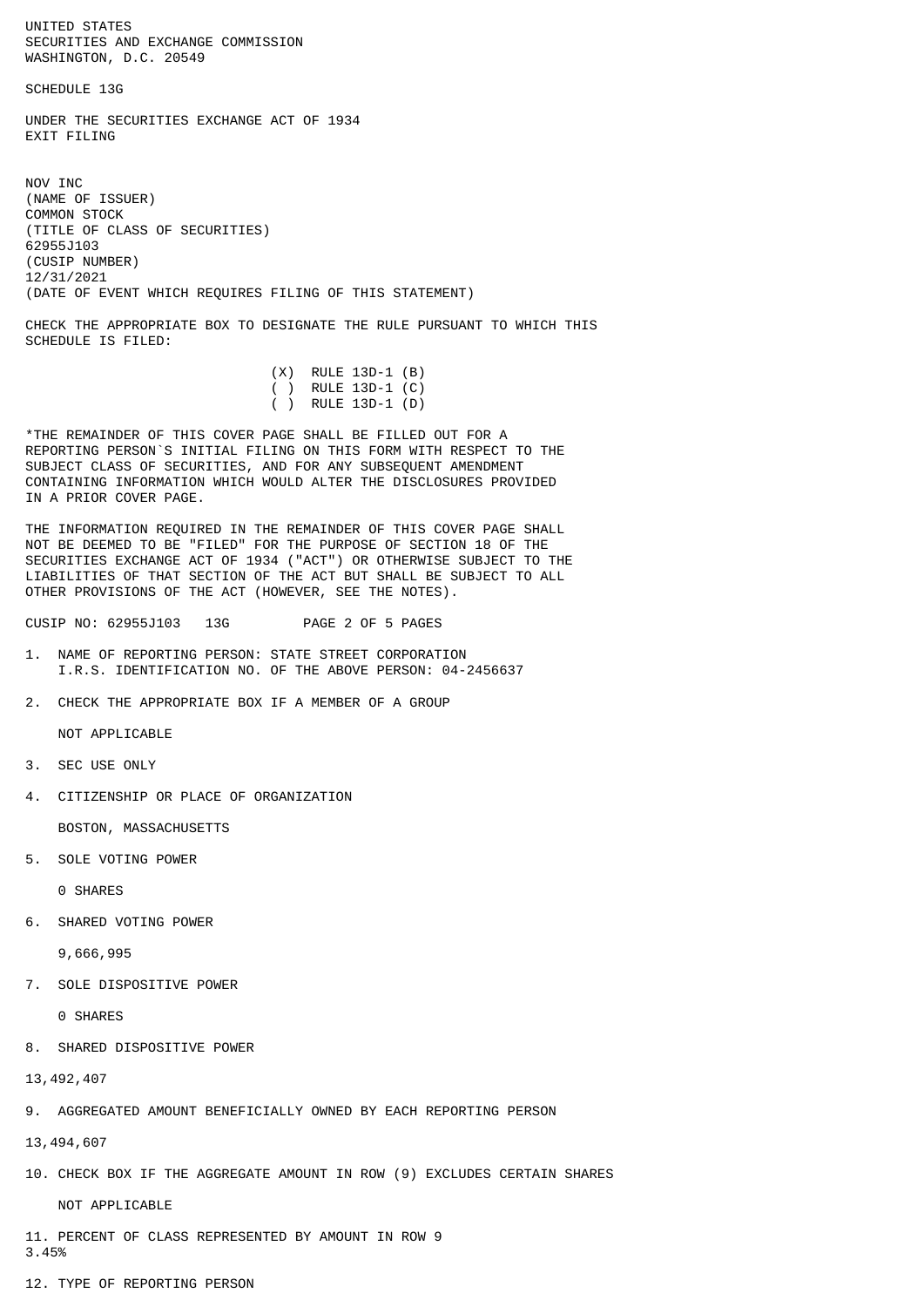CUSIP NO: 62955J103 13G PAGE 3 OF 5 PAGES ITEM 1. (A) NAME OF ISSUER NOV INC (B) ADDRESS OF ISSUER`S PRINCIPAL EXECUTIVE OFFICES 7909 PARKWOOD CIRCLE DRIVE HOUSTON TX 77036 UNITED STATES ITEM 2.<br>(A) NAME OF PERSON FILING STATE STREET CORPORATION (B) ADDRESS OF PRINCIPAL BUSINESS OFFICE OR, IN NONE, RESIDENCE STATE STREET FINANCIAL CENTER 1 LINCOLN STREET BOSTON, MA 02111 (FOR ALL REPORTING PERSONS) (C) CITIZENSHIP: SEE ITEM 4 (CITIZENSHIP OR PLACE OF ORGANIZATION) OF COVER PAGES (D) TITLE OF CLASS OF SECURITIES COMMON STOCK (E) CUSIP NUMBER: 62955J103 ITEM 3. IF THIS STATEMENT IS FILED PURSUANT TO RULE 13D-1(B), OR 13D-2(B) OR (C), CHECK WHETHER THE PERSON FILING IS A: SEE ITEM 12(TYPE OF REPORTING PERSON) OF THE COVER PAGE FOR EACH REPORTING PERSON AND THE TABLE BELOW, WHICH EXPLAINS THE MEANING OF THE TWO LETTER SYMBOLS APPEARING IN ITEM 12 OF THE COVER PAGES. SYMBOL CATEGORY<br>BK BANKAS BANK AS DEFINED IN SECTION 3(A) (6) OF THE ACT. IC **INSURANCE COMPANY AS DEFINED IN SECTION 3 (A) (19)**  OF THE ACT IC INVESTMENT COMPANY REGISTERED UNDER SECTION 8 OF THE INVESTMENT COMPANY ACT OF 1940. IA AN INVESTMENT ADVISOR IN ACCORDANCE WITH RULE 13D-1(B) (1) (II) (E).<br>EP AN EMPLOYEE BENEFIT PL AN EMPLOYEE BENEFIT PLAN OR ENDOWMENT FUND IN ACCORDANCE WITH RULE  $13D-1(B)$  (1) (II) (F) HC A PARENT HOLDING COMPANY OR CONTROL PERSON IN ACCORDANCE WITH RULE 13D-1(B)(1)(II) (G). SA A SAVINGS ASSOCIATIONS AS DEFINED IN SECTION 3(B) OF THE FEDERAL DEPOSIT INSURANCE ACT (12 U.S.C. 1813).<br>A CHURCH PLAN THAT IS EXCLUDED FROM THE DEFINITION OF A CHURCH PLAN THAT IS EXCLUDED FROM THE DEFINITION OF AN INVESTMENT COMPANY UNDER SECTION 3(C)(14) OF THE INVESTMENT COMPANY ACT OF 1940. CUSIP NO: 62955J103 13G PAGE 4 OF 5 PAGES ITEM 4. OWNERSHIP THE INFORMATION SET FORTH IN ROWS 5 THROUGH 11 OF THE COVER PAGE HERETO FOR EACH OF THE REPORTING PERSONS IS INCORPORATED HEREIN BY REFERENCE.

- ITEM 5. OWNERSHIP OF FIVE PERCENT OR LESS OF CLASS YES
- ITEM 6. OWNERSHIP OF MORE THAN FIVE PERCENT ON BEHALF OF ANOTHER PERSON NOT APPLICABLE
- ITEM 7. IDENTIFICATION AND CLASSIFICATION OF THE SUBSIDIARY WHICH ACQUIRED THE SECURITY BEING REPORTED ON BY THE PARENT HOLDING COMPANY OR CONTROL PERSON SEE EXHIBIT 1 ATTACHED HERETO
- ITEM 8. IDENTIFICATION AND CLASSIFICATION OF MEMBERS OF THE GROUP NOT APPLICABLE
- ITEM 9. NOTICE OF DISSOLUTION OF GROUP NOT APPLICABLE

HC